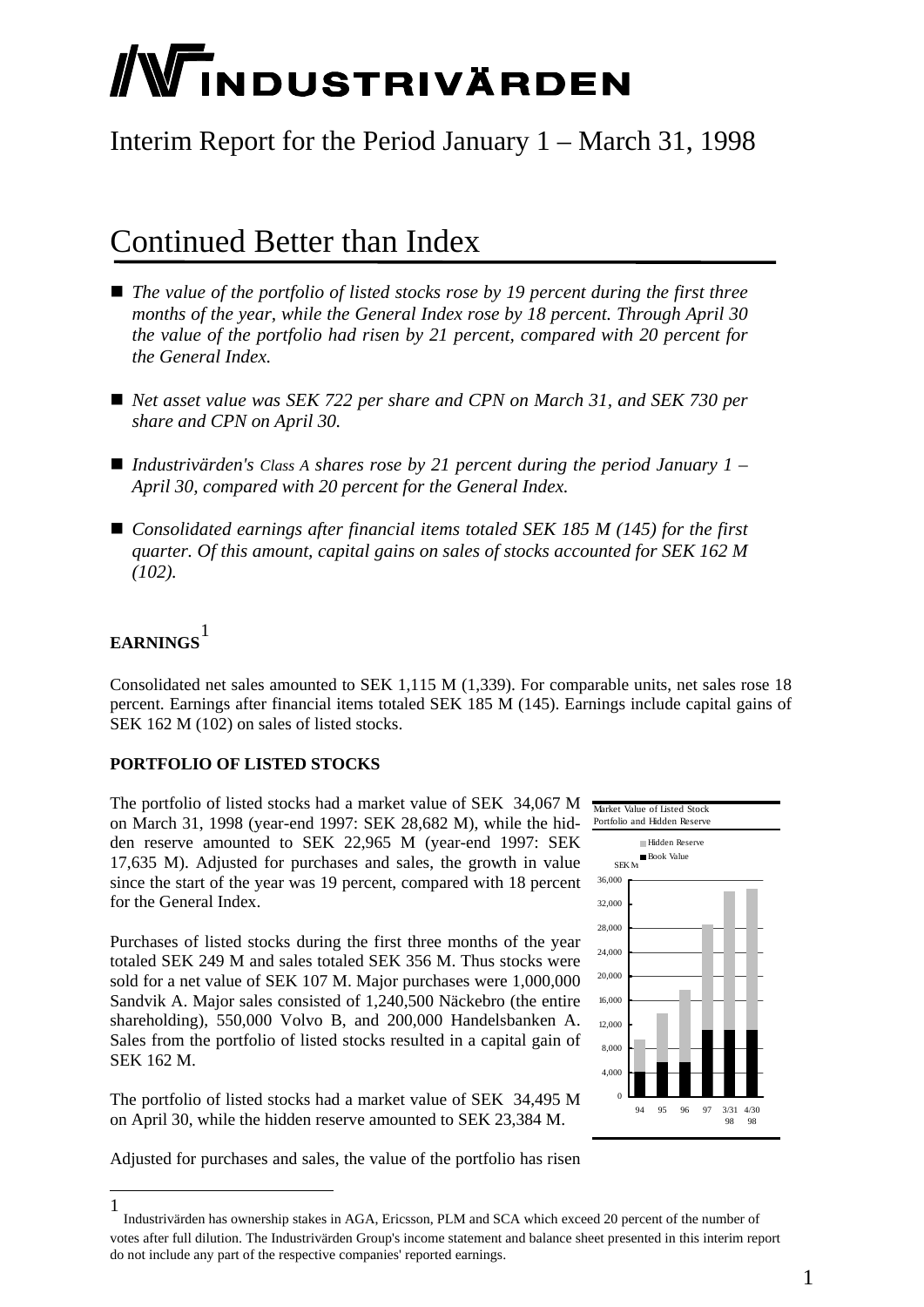# WINDUSTRIVÄRDEN

by 21 percent since the start of the year. The General Index rose by 20 percent during the same period.

Development during the first quarter for the five largest shareholdings, which accounted for 79 percent of the value of the portfolio at March 31, were as follows:

*Ericsson* (26 percent of the listed portfolio's value) had a continued strong price trend and performed better than the General Index.

and financial services companies, which in turn performed considerably better than the General Index. *Handelsbanken* (16 percent of the listed portfolio's value) performed better than the index for banks

Sandvik (15 percent of the listed portfolio's value) performed worse than the General Index during the first quarter. The growth in the value of the shares purchased by Industrivärden since mid-April 1997 was SEK 934 M.

SCA (12 percent of the listed portfolio's value) performed better than the General Index and the forestry index.

*GA* (10 percent of the listed portfolio's value) continued to perform worse than the index. An ac-*A* tion program aimed at improving earnings by reducing manufacturing costs and improving customer service is currently being implemented.

#### **NDUCTUS I**

*ductus'* net sales amounted to SEK 695 M (968), which for comparable units was an increase of *In* 19 percent. Earnings after financial items for comparable units improved by SEK 24 M to SEK 35 M.

#### **INDUTRADE**

-

*Indutrades'* net sales amounted to SEK 410 M (345), an increase of 19 percent compared with the preceding year. Earnings after financial items amounted to SEK 38 M (22).

#### **CALCULATED NET ASSET VALUE**

730 per share and CPN. Net asset value at March 31 was calculated at SEK 722 per share and CPN. Industrivärden's net asset value at April 30, 1998, has been calculated at SEK 34.9 billion, or SEK

The portfolio of listed stocks has been valued at current market prices. Inductus and Indu-

trade have been valued at a P/E multiple  $\frac{2}{\pi}$  of 15 (same as year-end 1997), based on current estimations of the companies' earnings for 1998.

<sup>2</sup> The P/E multiple for the engineering industry according to the Affärsvärlden equities indicator was 22 at year-end 1997 and 19 at the end of March and April 1998.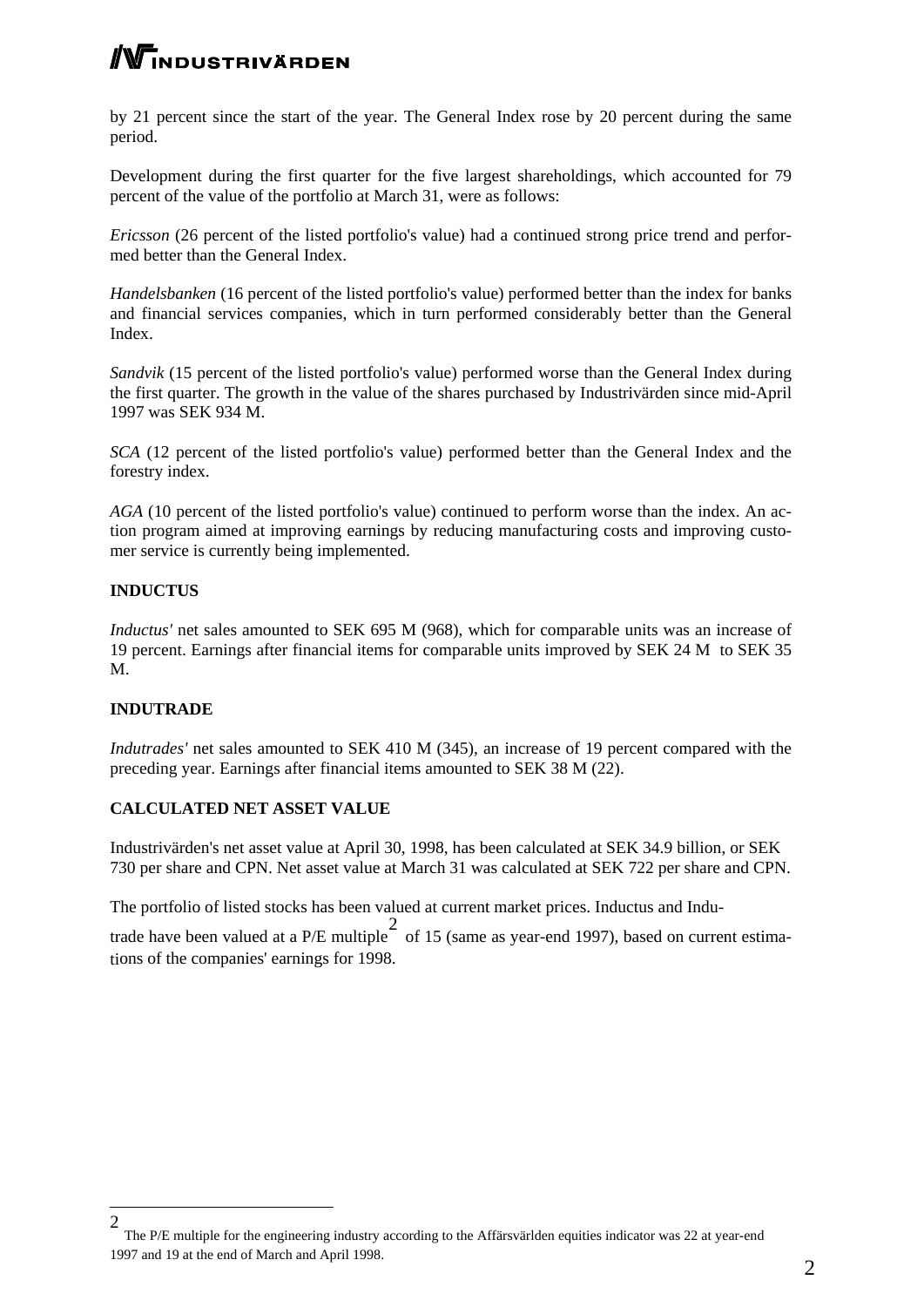# $\mathbb W$ industrivärden

Composition of Net Asset Value as per April 30, 1998

|                                         | <b>SEK</b> billion | SEK/share<br>and CPN <sup>*</sup> |
|-----------------------------------------|--------------------|-----------------------------------|
| Listed stocks<br>Industrial and         | 34.5               | 722                               |
| trading operations                      | 3.3                | 69                                |
|                                         | 37.8               | 791                               |
| Other assets and                        |                    |                                   |
| liabilities                             | $-2.9$             | -61                               |
|                                         | 34.9               | 730                               |
| <i>*Total number of shares and CPNs</i> |                    | 47,801,746                        |



Stockholm, Sweden, May 5, 1998

Clas Reuterskiöld President and CEO

#### **AUDITORS' EXAMINATION**

This report has not been examined by the company's auditors.

#### **FINANCIAL CALENDAR**

A six-month report will be released on August 17. A nine-month report will be released on November 4. The year-end report for 1998 will be released on February 11, 1999.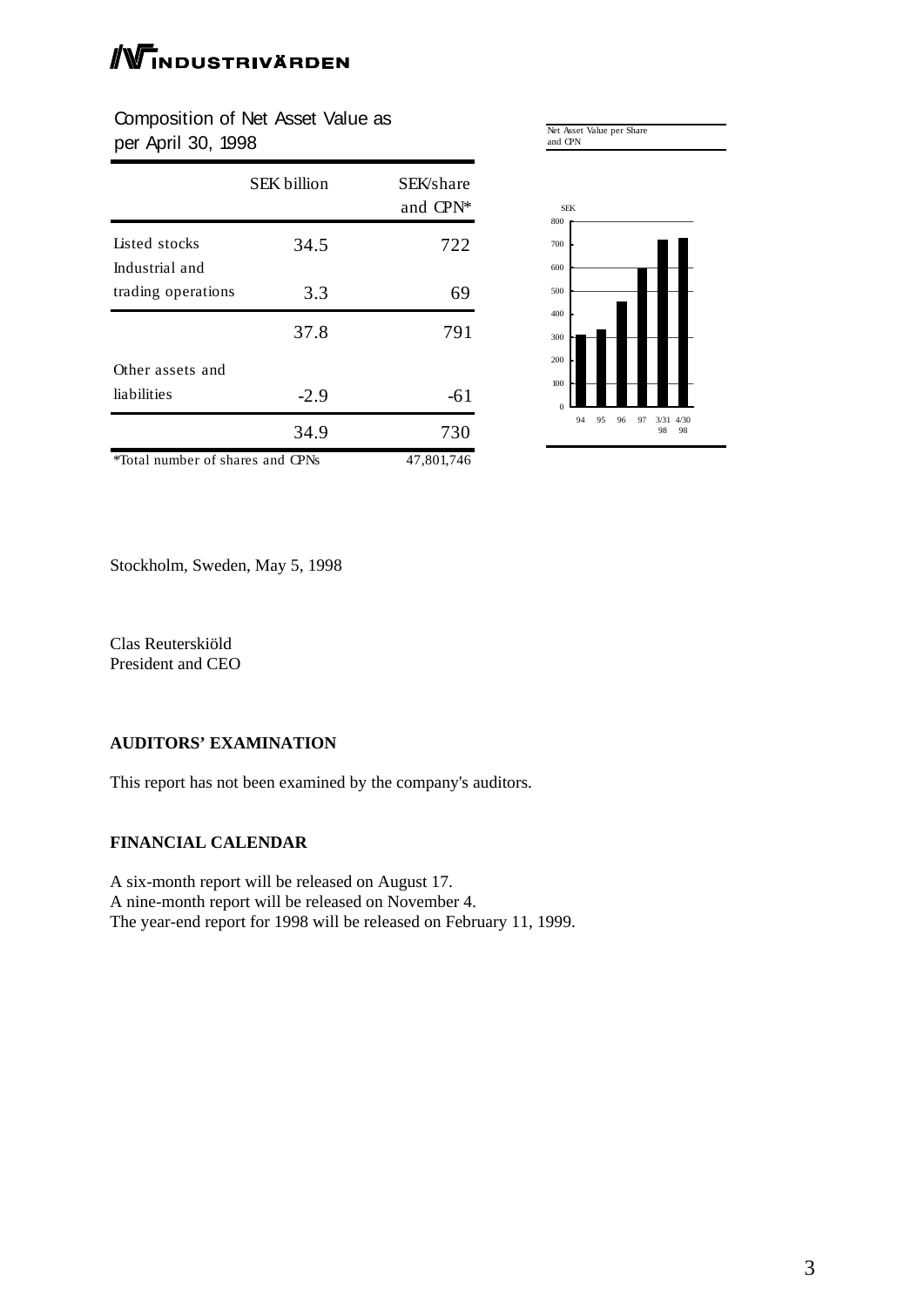#### **Industrivärden Consolidated Income Statement January 1 - March 31, 1998**

| <b>SEKM</b>                                         | 1998<br>Jan.-March | 1997<br>Jan.-March | 1997<br>Jan.-Dec. |
|-----------------------------------------------------|--------------------|--------------------|-------------------|
|                                                     |                    |                    |                   |
| Net sales                                           | 1,115              | 1,339              | 4,275             |
| Cost of goods sold                                  | $-745$             | $-875$             | $-2,858$          |
| Gross earnings                                      | 370                | 464                | 1,417             |
| Development costs                                   | $-21$              | $-32$              | $-73$             |
| Selling costs                                       | $-178$             | $-263$             | $-732$            |
| Administrative costs                                | $-104$             | $-104$             | $-367$            |
| Other operating income and expenses                 | 1                  | 4                  | 15                |
| Operating earnings                                  | 68                 | 69                 | 260               |
| Dividend income from listed stocks                  | 1                  |                    | 426               |
| Capital gains on sales of listed stocks             | 162                | 102                | 273               |
| Capital gains on sales of other stocks <sup>3</sup> |                    |                    | 1,592             |
| Earnings before financial items                     | 231                | 171                | 2,551             |
| Interest income                                     | 4                  | 5                  | 68                |
| Interest expense (excl. CPN interest)               | $-53$              | $-25$              | $-195$            |
| Other financial items                               | 3                  | -6                 | $-20$             |
| Earnings after financial items                      | 185                | 145                | 2,404             |
| <b>CPN</b> interest                                 | $-21$              | $-18$              | $-84$             |
| Earnings before taxes                               | 164                | 127                | 2,320             |
| Tax on earnings for the year                        | $\bf{0}$           | $-4$               | $-46$             |
| Net earnings for the year                           | 164                | 123                | 2,274             |

3 Mainly capital gains on the sales of Thorsman and Fundament.

l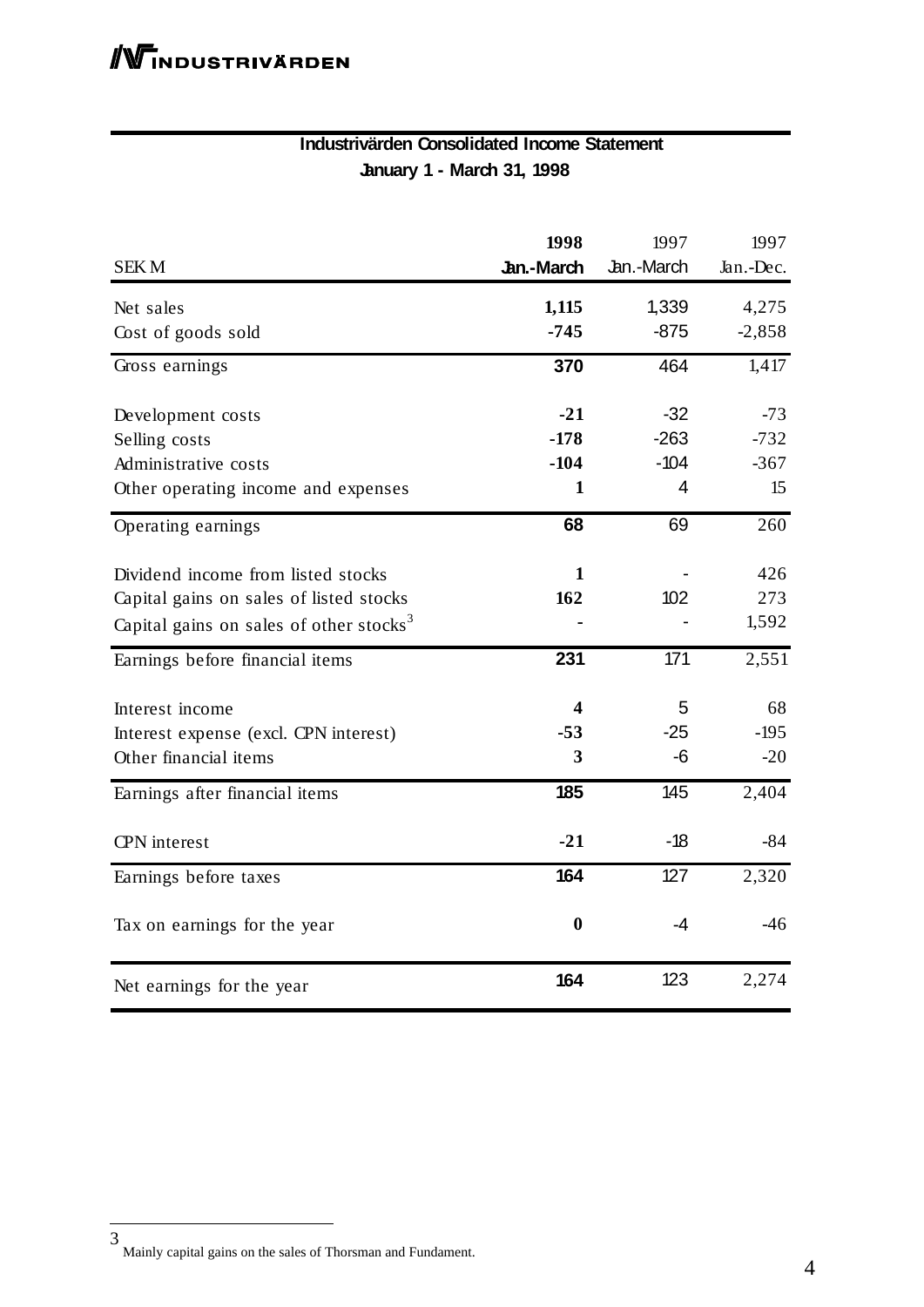#### **Breakdown By Business Unit January 1 - March 31, 1998**

|                                 |            |            | Earnings after  |            |  |
|---------------------------------|------------|------------|-----------------|------------|--|
|                                 | Net sales  |            | financial items |            |  |
| <b>SEKM</b>                     | 1998       | 1997       | 1998            | 1997       |  |
|                                 | Jan.-March | Jan.-March | Jan.-March      | Jan.-March |  |
| Inductus                        | 695        | 582        | 35              | 11         |  |
| Indutrade                       | 410        | 345        | 38              | 22         |  |
| Dividends from listed stocks    |            |            | 1               |            |  |
| Other, net                      | 10         | 14         | $-51$           | $-25$      |  |
|                                 | 1,115      | 941        | 23              | 8          |  |
| Capital gains on                |            |            |                 |            |  |
| sales of listed stocks          |            |            | 162             | 102        |  |
| Structural changes <sup>4</sup> |            | 398        |                 | 35         |  |
|                                 | 1,115      | 1,339      | 185             | 145        |  |

-

<sup>4</sup> Pertains to Thorsman and Fundament, which were sold during 1997.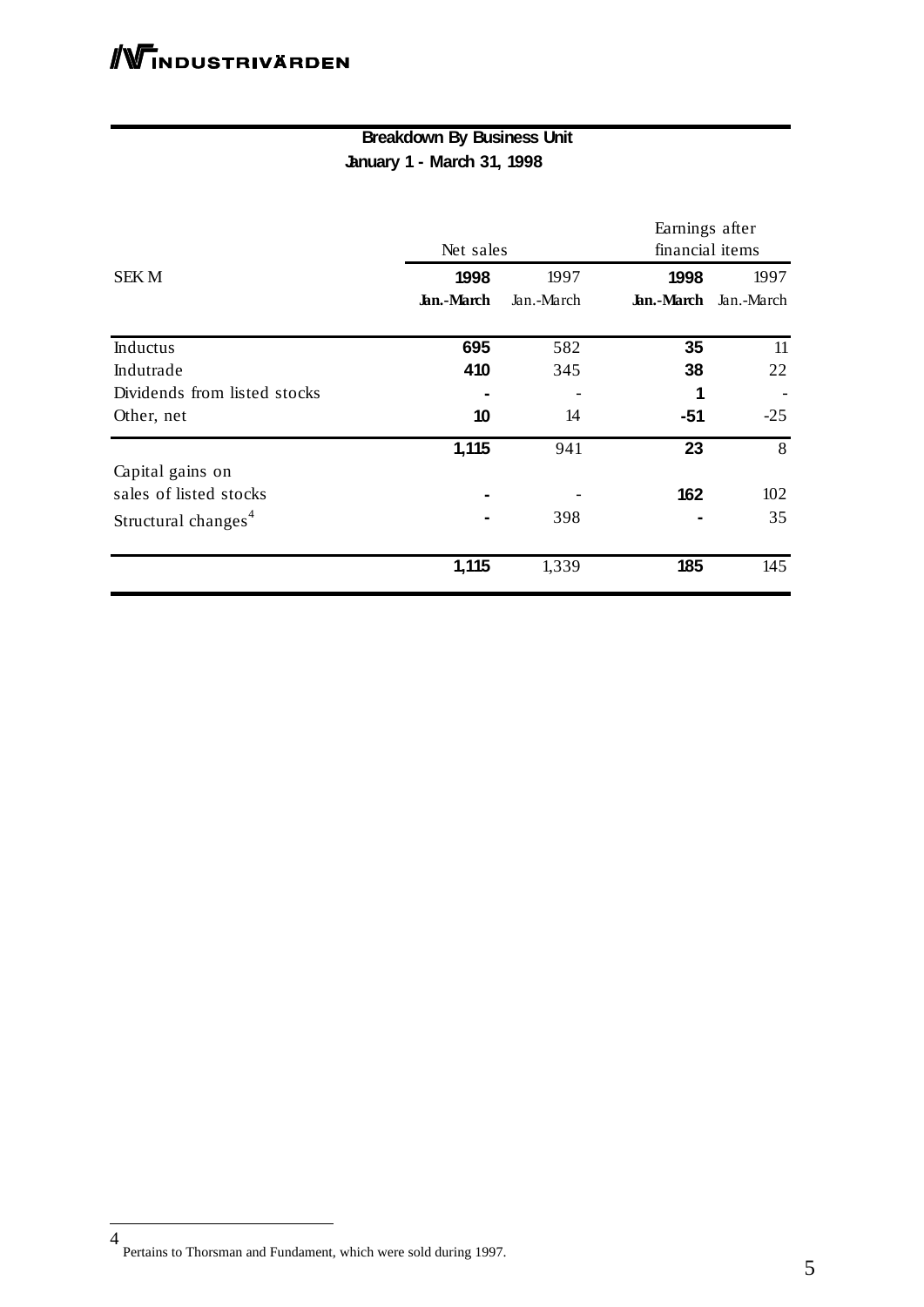#### **Industrivärden Consolidated Balance Sheet**

| <b>SEKM</b>                                | March 31<br>1998 | Dec. 31<br>1997 |
|--------------------------------------------|------------------|-----------------|
| Intangible assets                          | 94               | 98              |
| Tangible assets                            | 708              | 716             |
| Shares and participations                  | 11,155           | 11,102          |
| Other financial assets                     | 72               | 62              |
| Inventories                                | 721              | 701             |
| Accounts receivable, trade                 | 874              | 848             |
| Other current receivables                  | 284              | 90              |
| Liquid funds                               | 249              | 291             |
| Total assets                               | 14,157           | 13,908          |
| Shareholders' equity                       | 8,837            | 8,674           |
| CPN loans                                  | 450              | 450             |
| Provisions                                 | 320              | 318             |
| Interest-bearing long-term liabilities     | 1,266            | 1,655           |
| Noninterest-bearing long-term liabilities  | 9                | 18              |
| Interest-bearing current liabilities       | 2,369            | 1,940           |
| Noninterest-bearing current liabilities    | 906              | 853             |
| Total shareholders' equity and liabilities | 14,157           | 13,908          |
| Visible equity ratio, %                    | 66               | 66              |
| Adjusted equity ratio, $\%$ <sup>5</sup>   | 87               | 85              |

Includes surplus value of listed stocks.